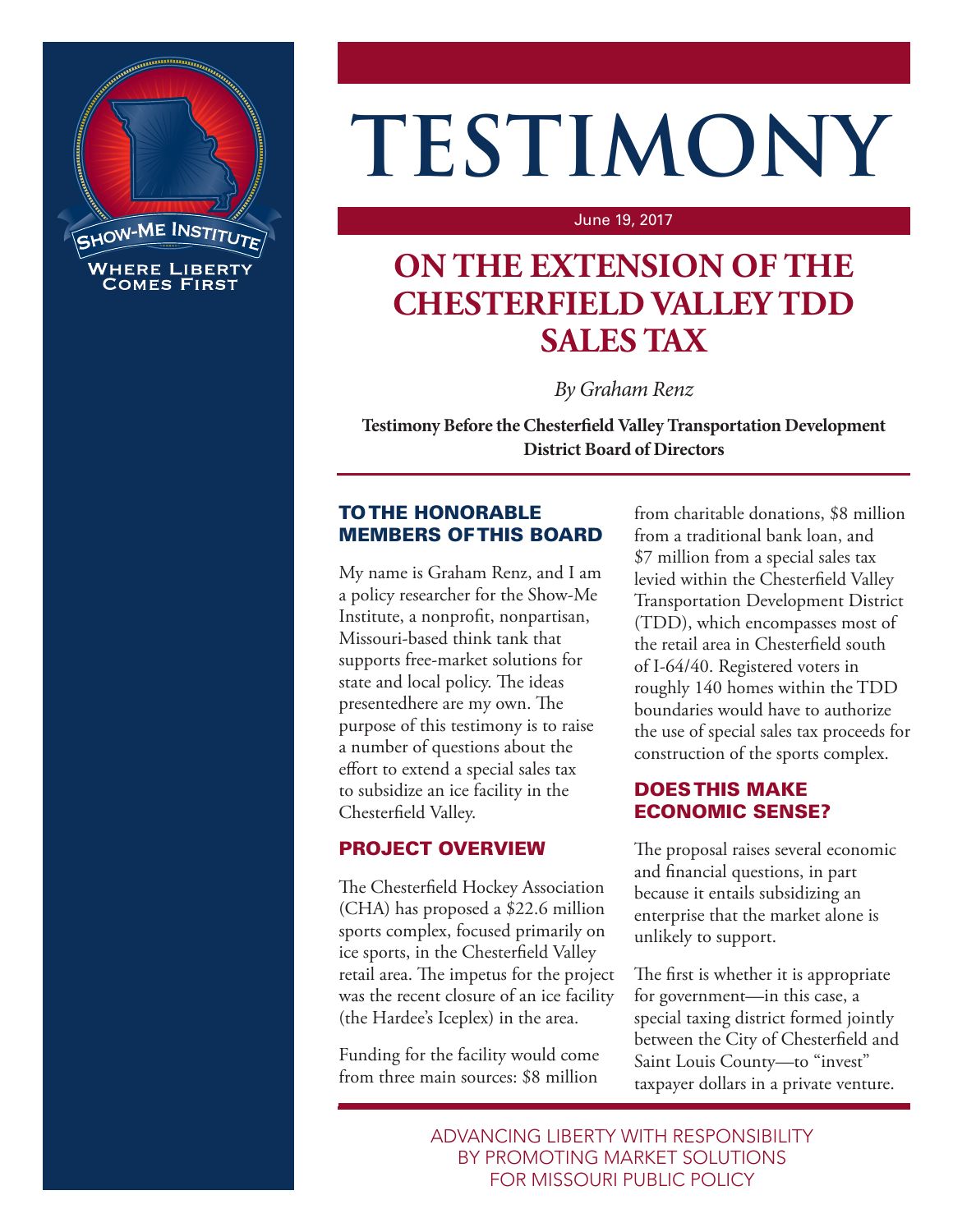#### SHOW-ME INSTITUTE | TESTIMONY

If the Hardee's Iceplex couldn't stay open, what reason is there for taxpayers to think a new sports complex will be sustainable? If private actors in the economy don't feel an ice complex is a good use of resources, why do we think an ice complex is a good use of the public's resources?

A brief look at an economic analysis commissioned by the developers of the sports complex puts these questions in context. Their analysis reports that "current demand for ice time in the Saint Louis market has not exceeded the supply which has resulted in creating a 'buyer's market'." It also reports that interest and participation in ice sports like hockey is relatively flat, and has even declined in some areas. In short, there is no unmet demand for ice facilities in the Saint Louis market, and no reason to believe such a demand will develop. The closure of the Hardee's Iceplex was not a random event, but a response to economic reality: there isn't enough consumer demand to justify investments in ice facilities.

The economic analysis should prompt serious concern about whether investing in an ice facility—in an effort to replace one that just went out of business—is a prudent use of limited public resources.

Proponents may answer that, as the same market analysis I mention notes, the owner-operator structure of the proposed sports complex insulates it from market forces. That is, since the CHA will own, operate, and use the sports complex, it won't need to worry about generating enough revenue to stay afloat. In fact, the analysis indicates the sports complex will have a monopoly on the Chesterfield ice sports market, and therefore ought to fare quite well.

But why would it have such a monopoly? Will Chesterfield residents be forced to use it? And while the location is more convenient to Chesterfield than other ice venues, so was the Hardee's Iceplex; and that was not enough to make the Iceplex a going venture.

The programs that would generate revenue for a new sports complex were not sufficient to keep the Iceplex afloat. So, unless the CHA will do far more business with its own facility than it did with the Hardee's Iceplex, it seems doubtful the new facility will fare much better than other ice facilities in the area. The market analysis indicates that the sports complex may draw other, non-ice sports programs. If so, it will do so primarily by luring programs away from existing venues—the West County YMCA and the JCAA to name just two. Subsidizing an ice complex would thus amount to picking winners and losers in the market.

Now for my second question: Why should taxpayers subsidize an ice facility in Chesterfield when another, much larger (and duly subsidized) ice complex is planned in Maryland Heights, just a few miles away? To be blunt, what is the fascination with publicly subsidizing venues for a particular market that has not been big enough to support such venues in the past, and that is not growing? Related to this is another question: Were there discussions with proponents of the facility planned for Maryland Heights? If so, why was it settled that both proposals would go forward and that both would ask for public assistance? Just this past week the County Executive recognized that, as a region, our governments need to think about cost savings. Well, there is no time like the present. Here is a golden opportunity for the county to begin exercising such thoughtfulness.

My third question is, briefly: How and why did we get here? That is, why is this body prepared to ask voters to subsidize a \$22.6 million facility? Was a facility of this size and cost the only and/or best option available? Might an adequate ice facility for Chesterfield be constructed with, say, \$15.6 million (i.e., the sum of the bank loan and charitable donations)? While I cannot generate the figures myself, I can imagine the cost of doing so would be significantly lower if a \$7 million taxpayer subsidy were not available. Moreover, how was it decided that the improvements a subsidy would cover, (viz., items included in the "Additional Transportation Project") were needed or genuinely in the public interest? While a parking lot open to the public can be a public good, is there a dearth of parking in Chesterfield this project is supposed to remedy? Given that TDDs are supposed to fund needed public improvements, the use of such a special taxing district in this case may be seen as abusive.

In short, one wonders if the currently considered proposal was the only option forward. It seems highly unlikely that it was, which raises the question of whether public funds need to be involved in a Chesterfield ice complex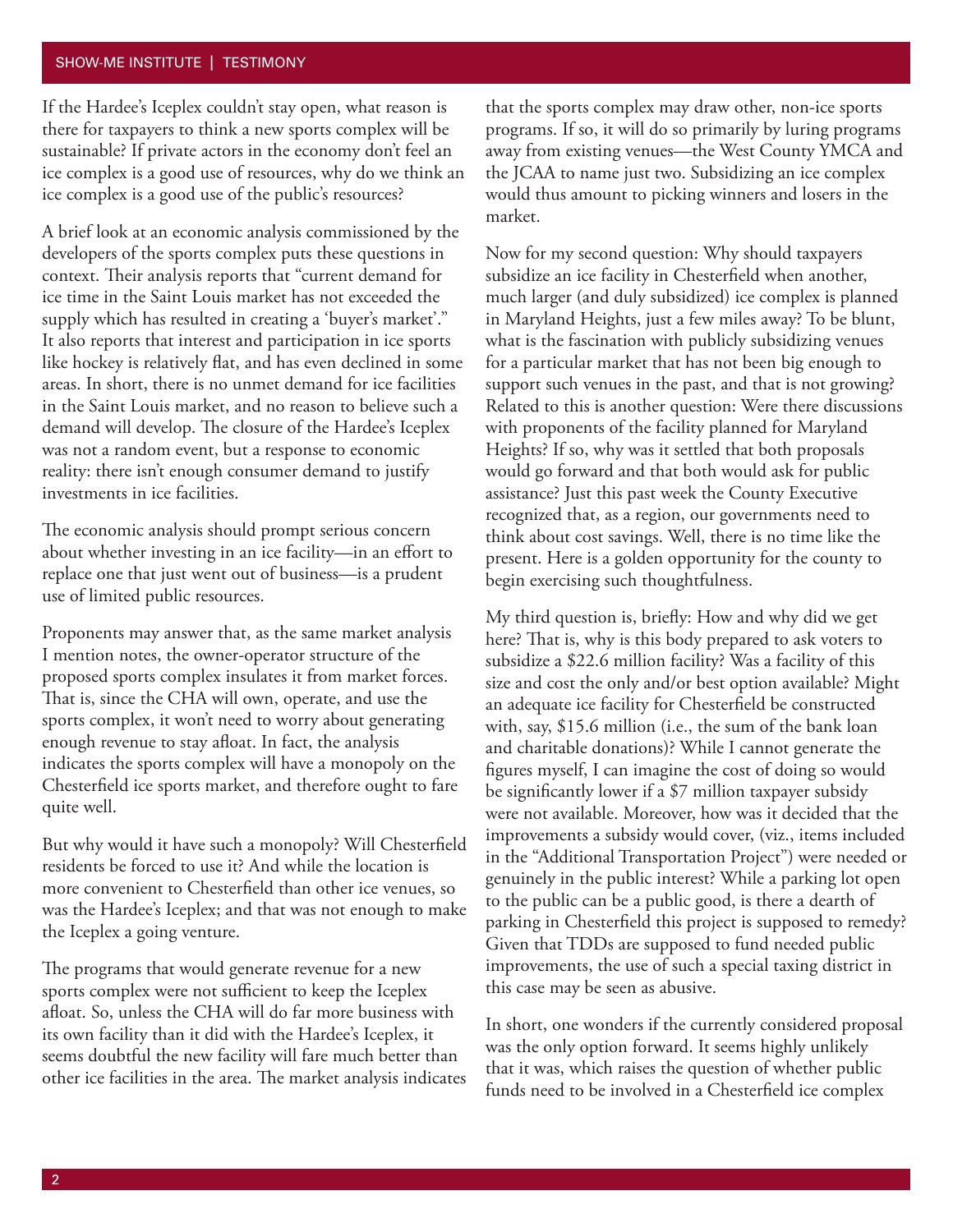at all. In fact, the CHA has itself proven that no public money is genuinely needed fora sports complex. On May 1, the CHA announced that "Through the generosity of a private investment group, an existing building in the southwest metro area has been placed under contract for use as an ice rink."1 But, while it is great that private funds are being used for this project, it's troubling the current proposal is still moving forward. The supposed impetus for bringing a sports complex to Chesterfield was to address a lack in available ice—to find a new home for the CHA. But it now has a home—one that doesn't require taxpayer assistance. For what plausible reason could the sports complex proposal still be moving ahead?

Before raising a number of other questions, and while we're on the topic of economics, let me address the claim that the proposed Chesterfield Sports Complex will boost the economy. Proponents have likely paid a consultant to produce a study estimating the economic impact of the proposed sports complex. I'm no clairvoyant, but I can assure you it will conclude the project will be a boon for the local economy, that the complex will bring tourists from all over, who will fill up local hotels and restaurants, and buy all sorts of goods and services in Chesterfield. It will also say that if no facility fills the gap left by the Hardee's Iceplex closure, Chesterfield will lose out on tens, if not hundreds, of millions of dollars. Thus, for the economic health of Chesterfield, we must invest!

This line of thinking is misguided in a number of ways. For one, any "gap" in the Chesterfield economy left by the closure of the Hardee's Iceplex will be more than filled by the property's new tenant, Top Golf. Thus, there is no economic reason to bemoan the Iceplex's closure—its place is being taken, not wiped off the face of the Earth.

Second, economic impact studies of this sort almost never examine the opportunity costs associated with the examined projects. That is, they seldom consider if the public subsidy could be used for other, more productive uses than (in this case) a sports complex. So, even assuming the rosy assumptions about the complex's impact are accurate, are there not better, more lucrative projects the \$7 million might be invested in?

Third, there is much more to the economy than hotels and restaurants. By creating demand for these select, privileged businesses we do not thereby make society, or the average

Chesterfield household, any richer. We simply redirect economic activity that would have happened in some other form. And, since taxes take money out of people's pockets, those people will have less to spend at other businesses—the businesses not benefiting from taxpayer support. In short, it is not the duty of taxpayers to create artificial demand for a select few businesses. If a new sports complex really is a boon for local businesses, perhaps these businesses can foot the bill themselves and not rely on taxpayers.

To conclude, there is little reason to think the proposed sports complex in Chesterfield will have a measurable effect on the local economy, whatever its promotional economic "analysis" concludes.<sup>2</sup>

#### WHY NOT ALL OF CHESTERFIELD?

Proponents of the project claim that Chesterfield is a "Hockey Town" and so, ought to invest in the proposed sports complex. Whatever this nebulous claim actually means, the idea that a community should invest in certain communal assets is reasonable. But shouldn't the community have a say in it?

Project proponents are asking for funding from a special taxing district, not from the City of Chesterfield. The laws that govern these districts state that only registered voters who reside within a district's boundaries are eligible to vote on tax increases and other district matters. While there are 19,224 households in the City of Chesterfield, only voters in roughly 140 households will have a say on whether the sports complex should be subsidized.3 Yet the special sales tax that would support the sports complex is levied on every shopper in the valley retail area. So, even while many (if not most) of the shoppers in the valley area are Chesterfield residents, and so would pay taxes for the sports complex if it is approved, they will not be able to vote on the matter. To put this in perspective, if we divide the \$7 million in subsidies by the 400 hockey players that register each fall with the CHA, we arrive at a total of \$17,500 for each player!

If Chesterfield really is a "Hockey Town", why are over 99 percent of Chesterfield residents being denied any say in whether or not their tax dollars support the proposed sports complex?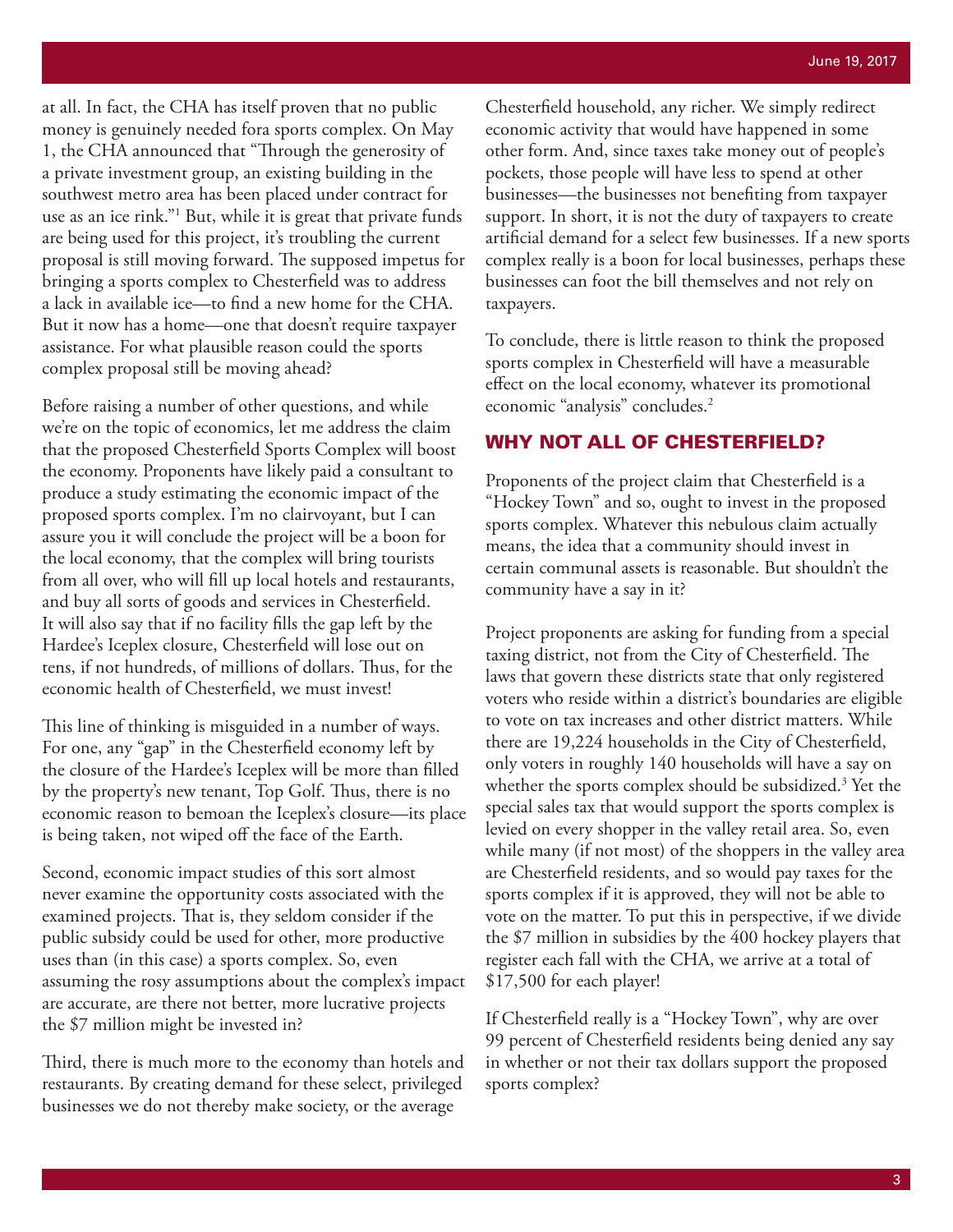#### WILL VOTERS KNOW THE DETAILS?

While the proposed sports complex has been publicly discussed for months, little is known about the details of the project. Here are some questions that need to be asked and answered: What will the ownership structure of the sports complex be? Will the TDD or the City of Chesterfield or Saint Louis County, or some combination thereof, partially own the complex or the land it sits on? If there is no public ownership, and the facility is sold or folds, will taxpayers receive a share of the profits(or be saddled with a share of the losses) or gain control of the facility? In short, will the taxpayers' "investment" be protected? Given that the market analysis states the sports complex is insulated from market conditions by its unique "owner-operator" structure, has an ownership arrangement been decided but not publicly discussed? Will the public have free or discounted access to the facility? Since taxpayers are covering roughly a third of the project's construction costs, it's entirely reasonable for the public to have access to the facility. If Chesterfield residents do have free or discounted access to the facility, will it be at reasonable times? Given the sports complex is being promoted as the new home of Chesterfield hockey and ice sports, will there ever be time for the public to actually use the facility? If so, how much time? Suppose the convenient findings of the market analysis—that the complex will generate exactly enough revenue to cover its operating costs—do not reflect future market conditions. That is, suppose the complex experiences an operating deficit. Will tax dollars be used to fill this budget gap? Will TDD, City, or County voters make up any shortfall the complex incurs? If so, will taxpayers be asked to approve such a bailout?

Again: Will these relevant details be available to the public before they're asked to open their wallets? Will they be nailed down before residents of the TDD are asked to vote? I hope this board understands how irresponsible it would be for things to be otherwise.

#### TO LUMP OR NOT TO LUMP

In previous testimony delivered to this board, I presented several best practices to improve transparency and accountability.4 One of those best practices was to avoid "lumps":

*Many proposals brought before voters are what we might call "lumps." A lump is a single ballot question that commits taxpayers to many different, sometimes unrelated, projects. Rather than keep funding decisions separate, lumps make funding decisions "all-or-nothing" propositions. There is no need to make any future proposals of this board or the district it governs lumps. Separating projects by presenting them to voters in separate questions allows for the most flexibility, and will likely lead to the most democratic results possible. From a public policy perspective, voter flexibility is something that should be enhanced, not curtailed.*

Given that this board is considering the partial funding of an interchange with I-64/40 near Long Road—a project unrelated to the proposed sports complex—it would be best for the board to keep that proposal separate from the sports complex question. So, will this board lump the sports complex with an interstate improvement project, making an election an all-or-nothing proposition? Or will this board avoid such game-playing?

#### **CONCLUSION**

I hope this testimony is not taken as opposition to the construction of a sports complex in Chesterfield. A complex could benefit certain members of the local community. But as the questions I have raised highlight, its construction through the use of public dollars is poor public policy, and the process that is being followed is questionable. I hope the members of this board, proponents of this project, residents of the TDD, and taxpayers in general understand the importance of the issues raised and the need for clear answers.

*Graham Renz is a policy researcher at the Show-Me Institute.*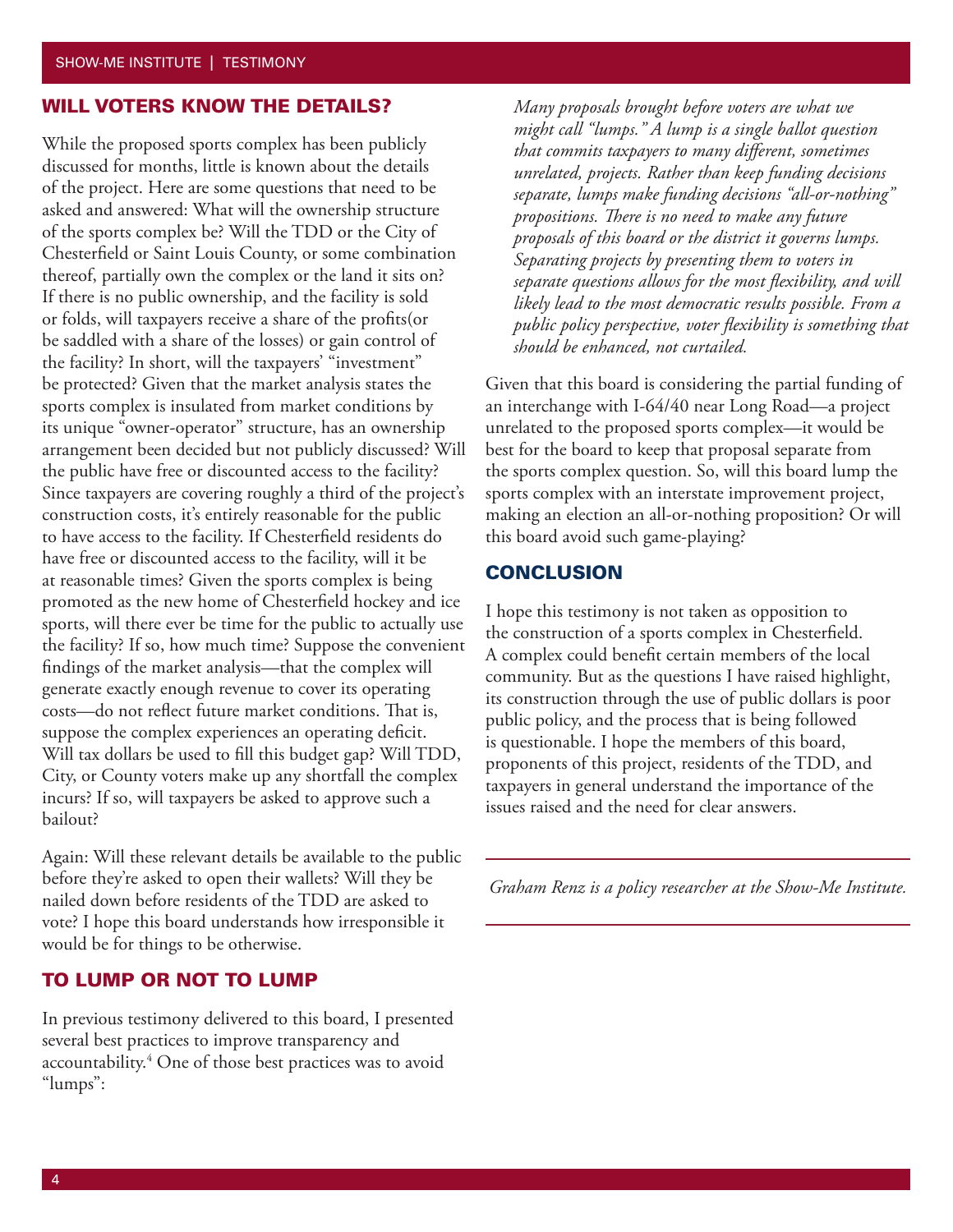#### ENDNOTES

- 1. "New Ice Rink Announcement" Chesterfield Hockey Association. Available at: [http://assets.ngin.com/](http://assets.ngin.com/attachments/document/0123/5828/New-Ice-Rink-Announcement-5-1-17.pdf) [attachments/document/0123/5828/New-Ice-Rink-](http://assets.ngin.com/attachments/document/0123/5828/New-Ice-Rink-Announcement-5-1-17.pdf)[Announcement-5-1-17.pdf](http://assets.ngin.com/attachments/document/0123/5828/New-Ice-Rink-Announcement-5-1-17.pdf)
- 2. For a thorough discussion on the flaws these studies suffer from, see Dennis Coates and Brad Humphries. (2008). "Do Economists Reach a Conclusion on Subsidies for Sports Franchises, Stadiums, and Mega-Events?" Econ Journal Watch 5 (3): 294–315.
- 3. American Fact Finder, Census Bureau. Available at: [https://factfinder.census.gov/faces/tableservices/jsf/](https://factfinder.census.gov/faces/tableservices/jsf/pages/productview.xhtml?src=CF) [pages/productview.xhtml?src=CF](https://factfinder.census.gov/faces/tableservices/jsf/pages/productview.xhtml?src=CF)
- 4. Renz, Graham. "Best Practices and the use of Public Funding for an Ice Facility in Chesterfield", Graham Renz (Show-Me Institute Testimony, 12/17/2016). Available at: [http://showmeinstitute.org/sites/default/](http://showmeinstitute.org/sites/default/files/20161216 - Funding for Chesterfield Ice Rink - Renz.pdf) [files/20161216%20-%20Funding%20for%20](http://showmeinstitute.org/sites/default/files/20161216 - Funding for Chesterfield Ice Rink - Renz.pdf) [Chesterfield%20Ice%20Rink%20-%20Renz.pdf](http://showmeinstitute.org/sites/default/files/20161216 - Funding for Chesterfield Ice Rink - Renz.pdf)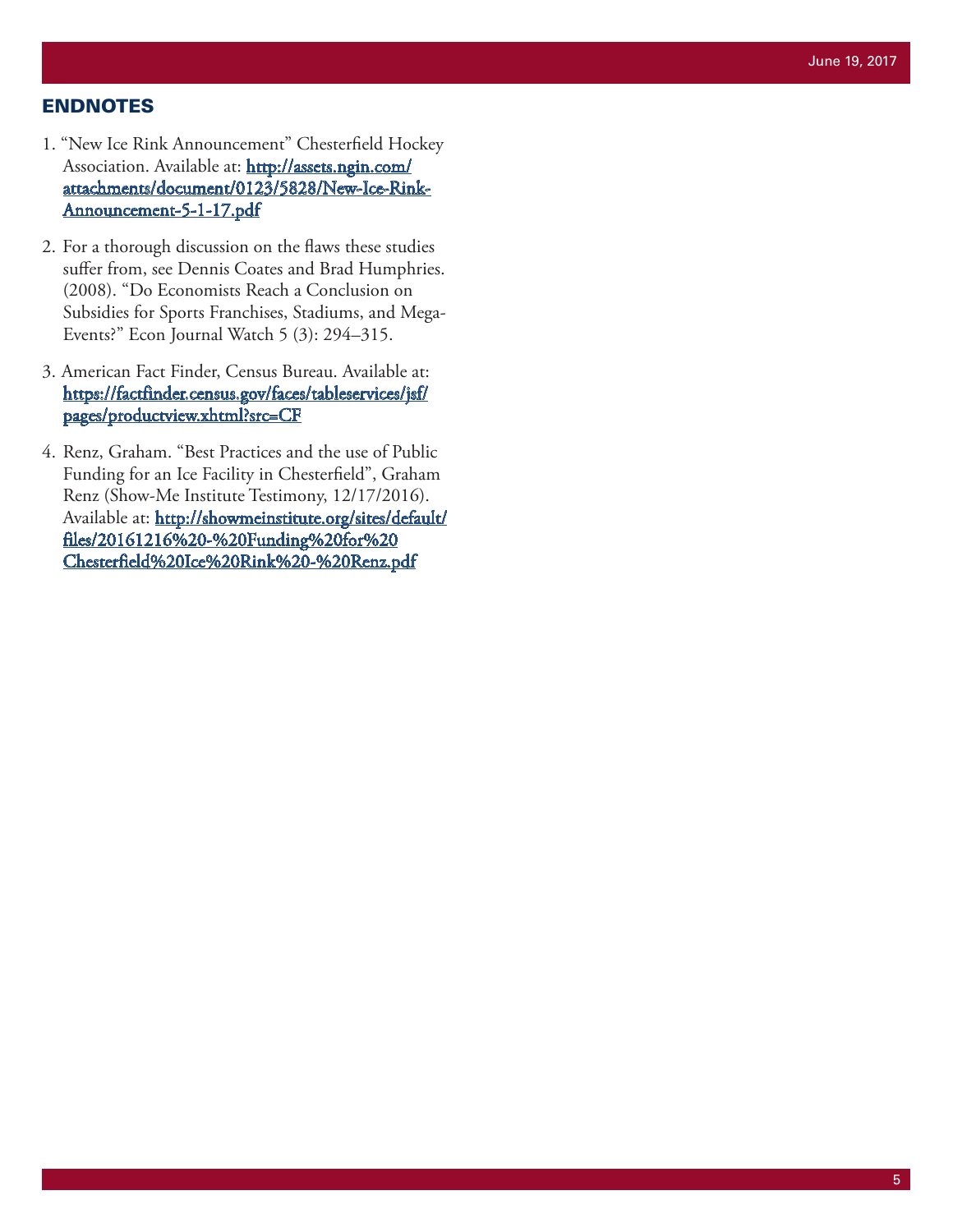# **NOTES**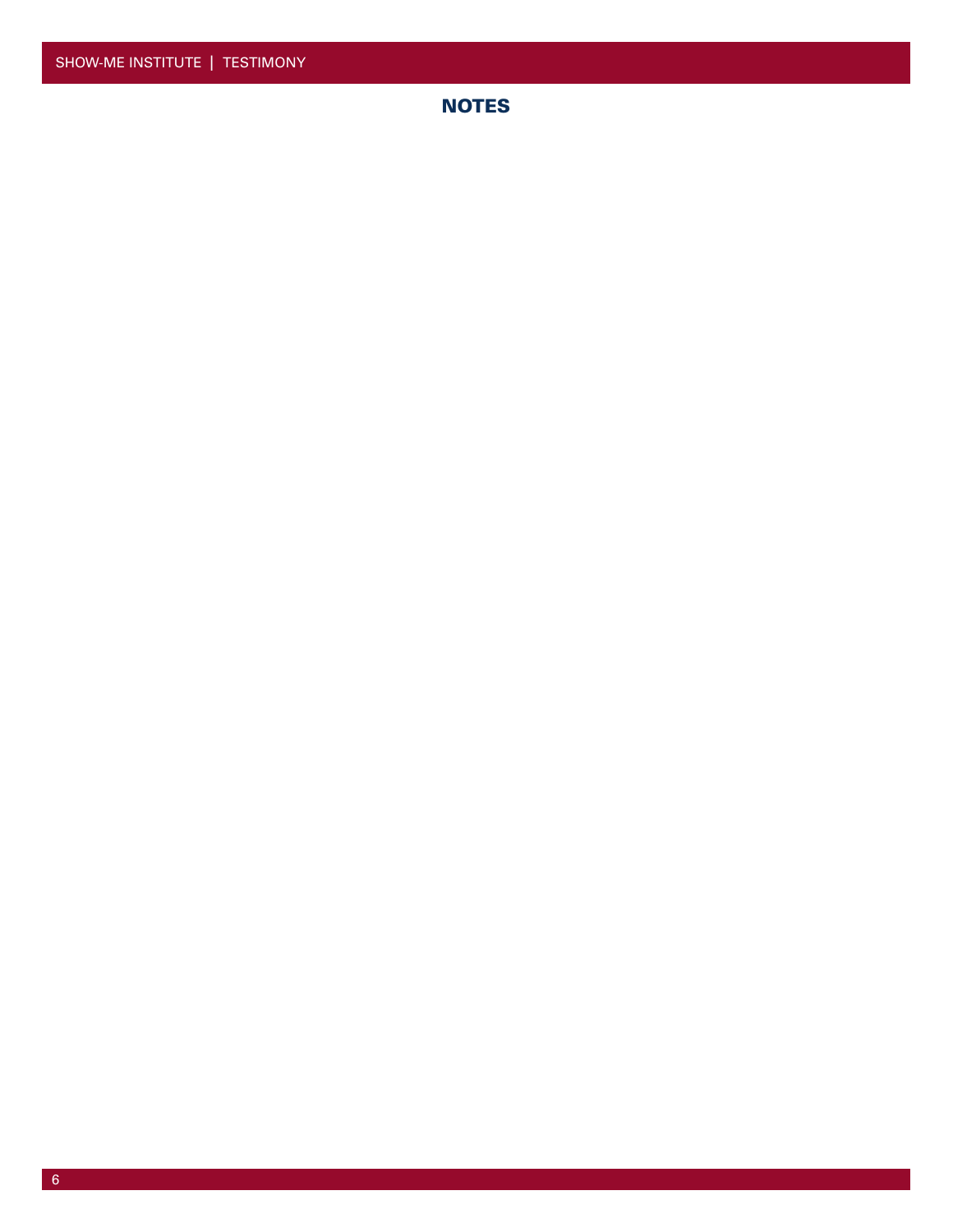# **NOTES**